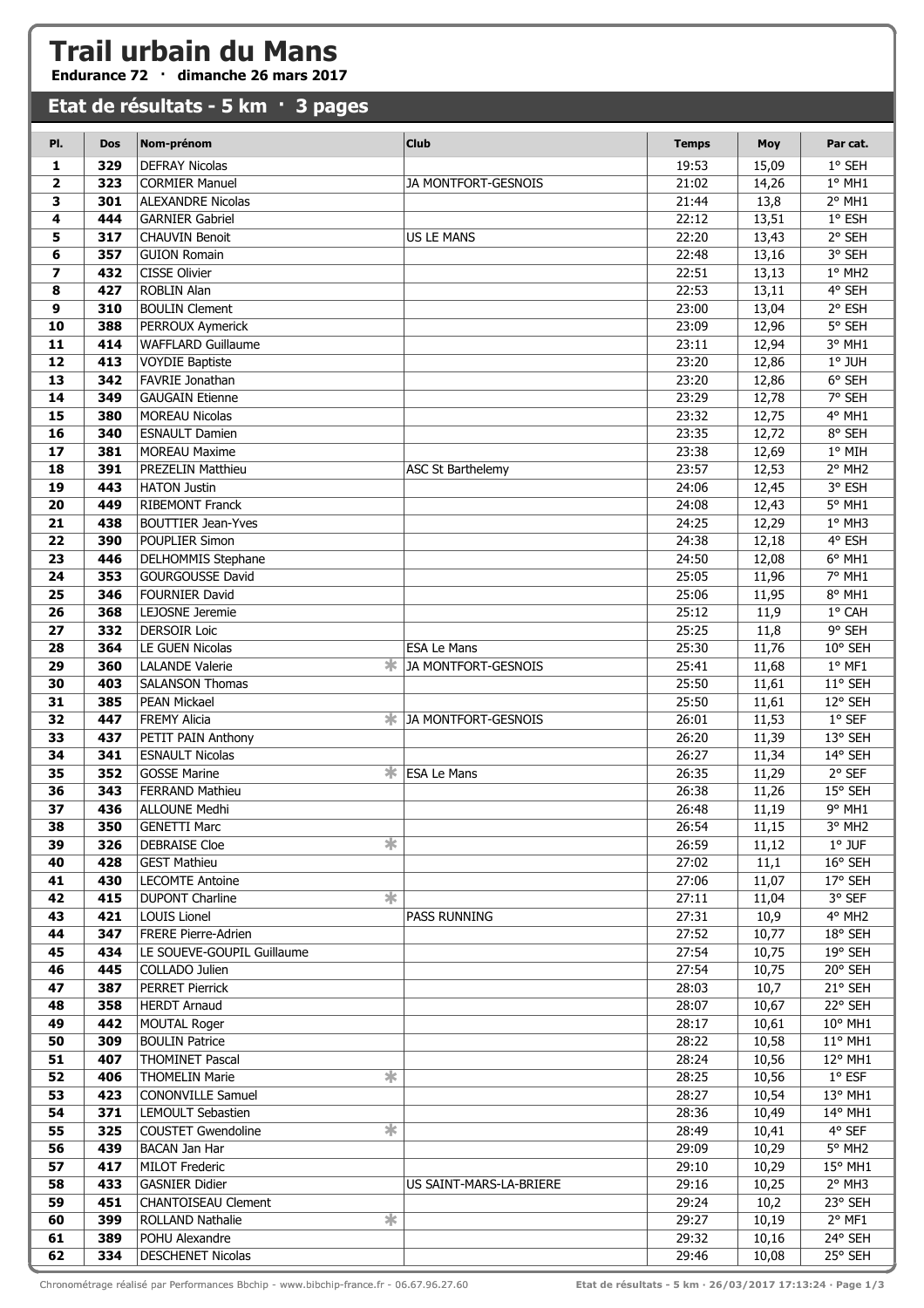| PI.        | <b>Dos</b> | Nom-prénom                                           | <b>Club</b>               | <b>Temps</b>   | Moy          | Par cat.           |
|------------|------------|------------------------------------------------------|---------------------------|----------------|--------------|--------------------|
| 63         | 405        | <b>THEROUE Frederic</b>                              |                           | 29:46          | 10,08        | 26° SEH            |
| 64         | 404        | SOUCHU Laurent                                       |                           | 29:50          | 10,06        | 16° MH1            |
| 65         | 320        | <b>CORDON Eric</b>                                   |                           | 29:50          | 10,06        | 6° MH <sub>2</sub> |
| 66         | 375        | 宋<br><b>LOISON Betty</b>                             |                           | 29:52          | 10,04        | 3° MF1             |
| 67         | 401        | $\overline{\ast}$<br>ROSSIGNOL Berengere             |                           | 29:58          | 10,01        | 5° SEF             |
| 68         | 425        | ALVARES Jordan                                       |                           | 30:06          | 9,97         | 27° SEH            |
| 69         | 313        | <b>BRETON Romain</b>                                 |                           | 30:08          | 9,96         | 28° SEH            |
| 70         | 429        | <b>GEISSS Antoine</b>                                |                           | 30:10          | 9,94         | 29° SEH            |
| 71         | 419        | <b>GHEMANE Wissam</b>                                |                           | 30:11          | 9,94         | 30° SEH            |
| 72         | 418        | GHEMAME Jocelyne<br>ж.                               | <b>FORREST RUN 72</b>     | 30:32          | 9,83         | 1° MF2             |
| 73         | 321        | $\overline{\ast}$<br><b>CORDON Pauline</b>           |                           | 30:35          | 9,81         | 6° SEF             |
| 74         | 322        | <b>CORDON Didier</b>                                 |                           | 30:35          | 9,81         | 7° MH2             |
| 75         | 339        | $\overline{\ast}$<br><b>EPIS Anais</b>               |                           | 30:41          | 9,78         | 7° SEF             |
| 76         | 416        | $\overline{\ast}$<br><b>LEMEE Marie</b>              |                           | 30:43          | 9,77         | 2° ESF             |
| 77         | 311        | <b>BOURGOUIN Bruno</b>                               |                           | 30:56          | 9,7          | 17° MH1            |
| 78         | 367        | ∗<br><b>LECORNUE Melissa</b>                         |                           | 31:01          | 9,67         | 8° SEF             |
| 79         | 410        | <b>VAHIER Alexandre</b>                              |                           | 31:02          | 9,67         | 31° SEH            |
| 80         | 392        | PROVOST Alain                                        |                           | 31:13          | 9,61         | 3° MH3             |
| 81         | 383        | PARADIS Olivier                                      |                           | 31:35          | 9,5          | 32° SEH            |
| 82         | 431        | <b>KRAMARON Vladimir</b>                             |                           | 31:47          | 9,44         | $1°$ MH4           |
| 83         | 356        | $\overline{\ast}$<br><b>GUIMONT Sabrina</b>          |                           | 31:48          | 9,43         | 9° SEF             |
| 84         | 328        | <b>DENIS Arnaud</b>                                  |                           | 31:51          | 9,42         | 33° SEH            |
| 85         | 345        | $\overline{\ast}$<br>FOUQUET Amandine                |                           | 31:51          | 9,42         | 10° SEF            |
| 86         | 398        | $\overline{\ast}$<br><b>ROHEE Sandrine</b>           |                           | 32:10          | 9,33         | 4° MF1             |
| 87         | 351        | $\overline{\ast}$<br><b>GLOAGUEN Nolven</b><br>宋     |                           | 32:24          | 9,26         | 11° SEF            |
| 88         | 382        | <b>MOURGUES Marie</b>                                |                           | 32:30          | 9,23         | 12° SEF            |
| 89         | 372        | LEPERLIER Daniel                                     |                           | 33:05          | 9,07         | 18° MH1            |
| 90<br>91   | 344<br>435 | <b>FEVRIER Cedric</b><br>$\overline{\ast}$           |                           | 33:06<br>33:08 | 9,06         | 19° MH1<br>5° MF1  |
| 92         | 308        | <b>TRONCHET Sophie</b><br>宋<br><b>BONNAFOUS Anne</b> |                           | 33:11          | 9,05<br>9,04 | 13° SEF            |
| 93         | 386        | PECATTE Alain                                        |                           | 33:13          | 9,03         | 4° MH3             |
| 94         | 319        | ☀<br><b>COLIBERT Audrey</b>                          |                           | 33:15          | 9,02         | 14° SEF            |
| 95         | 330        | $\overline{\ast}$<br><b>DENIS Julie</b>              |                           | 33:19          | 9            | 15° SEF            |
| 96         | 441        | <b>CULPIN Jerome</b>                                 |                           | 33:36          | 8,93         | 34° SEH            |
| 97         | 384        | ☀<br>PAUTONNIER Jenny                                |                           | 33:36          | 8,93         | 16° SEF            |
| 98         | 354        | $\overline{\ast}$<br><b>GRIGNE Melanie</b>           |                           | 33:38          | 8,92         | 17° SEF            |
| 99         | 307        | $\overline{\ast}$<br><b>BIDOIS Emilie</b>            |                           | 33:42          | 8,9          | 18° SEF            |
| 100        | 393        | 末<br><b>PRUNIER Marie-Amelie</b>                     |                           | 33:44          | 8,89         | 19° SEF            |
| 101        | 335        | $\ast$<br><b>DUTILLEUX Regine</b>                    |                           | 34:06          | 8,8          | 6° MF1             |
| 102        | 426        | $\overline{\ast}$<br>MOREL Charlene                  |                           | 34:14          | 8,76         | 20° SEF            |
| 103        | 369        | $\overline{\ast}$<br><b>LELIEVRE Aurelie</b>         |                           | 34:16          | 8,75         | 21° SEF            |
| 104        | 363        | LE FLAHEC Cedric                                     |                           | 34:17          | 8,75         | 35° SEH            |
| 105        | 327        | ☀<br>DECONIHOUT Nathalie                             |                           | 34:18          | 8,75         | 7° MF1             |
| 106        | 331        | <b>DEROUET Florent</b>                               |                           | 34:20          | 8,74         | 36° SEH            |
| 107        | 361        | $\overline{\ast}$<br><b>LAPOULLE Amelie</b>          |                           | 34:22          | 8,73         | 22° SEF            |
| 108        | 314        | $\overline{\ast}$<br>CALVEL Joane                    |                           | 34:22          | 8,73         | 23° SEF            |
| 109        | 374        | $\overline{\ast}$<br>LEVRARD Agathe                  |                           | 34:35          | 8,67         | 24° SEF            |
| 110        | 305        | $\overline{\ast}$<br><b>BERGE Roselyne</b>           |                           | 34:42          | 8,65         | 8° MF1             |
| 111        | 370        | $\ddot{\ast}$<br>LEMOULT Stephanie                   |                           | 34:44          | 8,64         | 9° MF1             |
| 112        | 318        | $\overline{\ast}$<br><b>CHUPIN Claire</b>            |                           | 34:45          | 8,63         | 25° SEF            |
| 113        | 394        | RABOT Jean Marie<br>☀<br><b>BARADEL Charlotte</b>    |                           | 35:12          | 8,52         | 5° MH3             |
| 114<br>115 | 448<br>304 | $\overline{\ast}$<br><b>BERGE Alice</b>              |                           | 35:55<br>35:55 | 8,35<br>8,35 | 26° SEF<br>27° SEF |
| 116        | 450        | <b>BARADEL Olivier</b>                               |                           | 35:59          | 8,34         | 37° SEH            |
| 117        | 379        | $\overline{\ast}$<br>MICHEL Gaelle                   |                           | 36:22          | 8,25         | 28° SEF            |
| 118        | 408        | $\overline{\ast}$<br><b>TONON Emilie</b>             |                           | 36:36          | 8,2          | 29° SEF            |
| 119        | 362        | $\overline{\ast}$<br>LE FALHER Marie                 |                           | 36:36          | 8,2          | 30° SEF            |
| 120        | 337        | *<br><b>DUVEAU Marie</b>                             | Chalonnes Olympique Sport | 36:37          | 8,19         | 31° SEF            |
| 121        | 420        | $\ddot{\ast}$<br>THIVIERS Stephanie                  |                           | 36:44          | 8,17         | 10° MF1            |
| 122        | 316        | $\overline{\ast}$<br><b>CHARPY Noemie</b>            |                           | 36:46          | 8,16         | 3° ESF             |
| 123        | 411        | $\overline{\ast}$<br><b>VANACKER Sarah</b>           |                           | 36:47          | 8,16         | 32° SEF            |
| 124        | 378        | $\overline{\ast}$<br><b>MICHAUD Marie</b>            |                           | 36:48          | 8,15         | 4° ESF             |
| 125        | 306        | $\overline{\ast}$<br><b>BERTHELOT Malika</b>         |                           | 36:56          | 8,12         | $11^{\circ}$ MF1   |
| 126        | 396        | RENAUDIN Johann                                      |                           | 37:00          | 8,11         | 20° MH1            |
| 127        | 303        | $\overline{\ast}$<br><b>BEN HIBA Hind</b>            |                           | 37:05          | 8,09         | 33° SEF            |
| 128        | 400        | $\overline{\ast}$<br><b>ROMANIER Aline</b>           |                           | 37:11          | 8,07         | 34° SEF            |
| 129        | 424        | $\overline{\ast}$<br><b>GOUAULT Aurore</b>           |                           | 37:12          | 8,06         | 35° SEF            |
| 130        | 412        | $\overline{\ast}$<br><b>VINETTE Marine</b>           |                           | 37:25          | 8,02         | 2° JUF             |

Chronométrage réalisé par Performances Bbchip - www.bibchip-france.fr - 06.67.96.27.60 **Etat de résultats - 5 km · 26/03/2017 17:13:24 · Page 2/3**